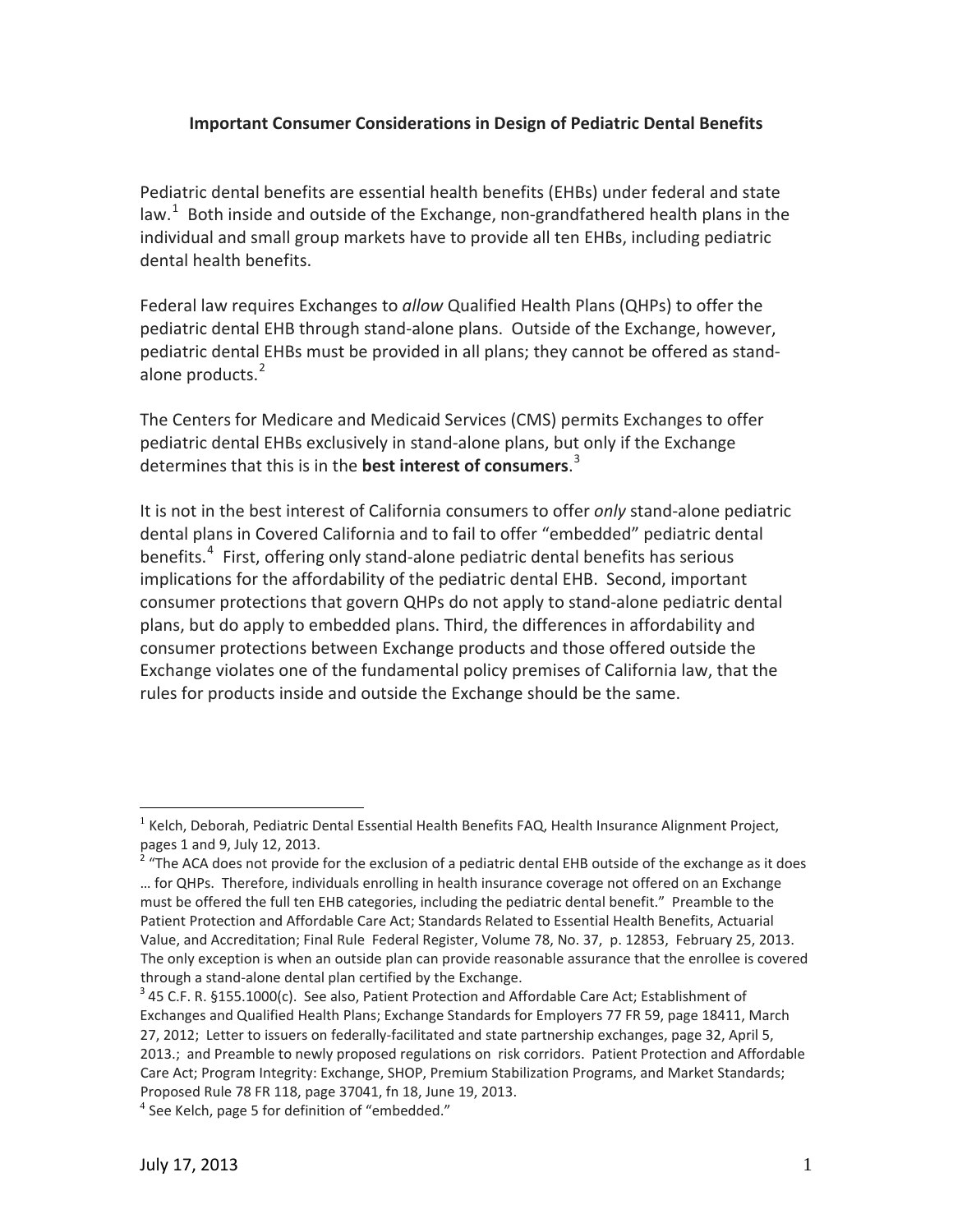## **1. Affordability of pediatric dental EHBs:**

It is not in the best interests of consumers to offer pediatric dental benefits only through stand‐alone plans. It greatly impacts the availability of premium tax credits to enrollees eligible for tax credits.

The premium tax credits consumers would be eligible for in the Exchange will not be increased as a result of purchasing stand‐alone pediatric dental plans. (See Attachment A regarding how the advance premium tax credit is calculated). As a result of increased costs related to offering stand‐alone dental plans for children to access dental coverage, consumers may opt out of purchasing the pediatric dental EHBs entirely.

Premiums for stand‐alone pediatric EHB products are not included when calculating the advance premium tax credits. Because stand‐alone plans are not part of a full QHP package, but are separate, the premiums for the pediatric dental are not considered part of the second lowest silver plan, used to calculate premium tax credits, but instead are considered separately. Thus, the portion of the premium purchased separately for the stand‐alone pediatric dental EHB cannot be used in the premium calculation equation.

What does this mean for Californians eligible for help paying for coverage? This means that families eligible for tax credits who purchase stand‐alone pediatric dental alongside their QHP will have to pay a higher percentage of their income for such coverage than families with the same exact income who choose not to purchase the pediatric dental EHB.

Covered California staff has asserted that even when pediatric dental benefits are "embedded" in a QHP—i.e. are part of a fully integrated QHP—the premium associated with those benefits is not included in the advance premium tax credit calculation. This assertion is incorrect. As CMS has stated:

When the pediatric dental benefit is embedded in a health insurance plan subject to standards set forth in §§156.130 and 156.140, we do not distinguish it from other benefits with respect to AV and cost-sharing requirements."<sup>[5](#page-1-0)</sup>

The IRS regulations affirm that the second lowest silver plan premium is "adjusted only for the age of each member of the coverage family."<sup>[6](#page-1-1)</sup> Therefore, it is not adjusted based on whether the QHP includes all 10 EHBs, or excludes pediatric dental coverage (also known as "9.5 plans").

 $<sup>5</sup>$  Federal Register, Volume 78, No. 37, p. 12853, February 25, 2013.</sup>

<span id="page-1-1"></span><span id="page-1-0"></span> $6$  26 C.F.R.  $61.36B-3$ .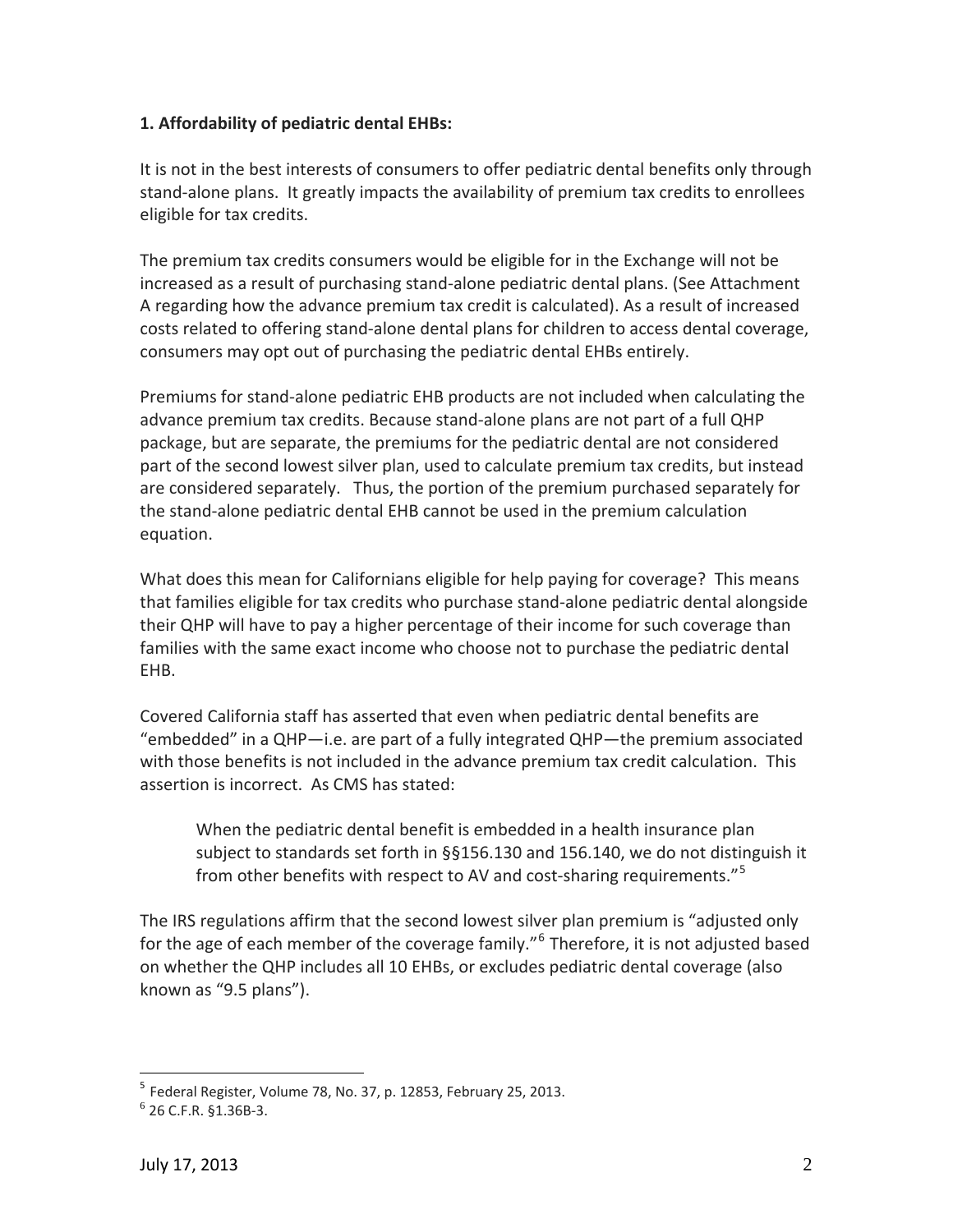By allowing only stand‐alone pediatric dental plans in Covered California, the families of more than one hundred thousand children who are low- and moderate-income<sup>[7](#page-2-0)</sup> may be forced to pay more than 9.5 percent of their family income—the percentage above which consumers become exempt from having to get mandated coverage—in order to access both a QHP and pediatric dental EHBs.

The scenarios below illustrate the practical, detrimental effect of stand‐alone pediatric dental plans on affordability. In Scenario 1, the hypothetical Chin family, consisting of two parents and two children living in Vacaville, has an annual income of \$64,000, less than 300% FPL.

Scenario 1 shows the additional financial resources that will be required for the Chin family to purchase dental benefits for their two children if only stand‐alone dental plans are available. Based on the second lowest silver plan in their region (which does not include pediatric dental), they are entitled to \$6,232 in advance premium tax credits. However, because the dental coverage is in a stand‐alone plan, the family would have to pay out‐of‐pocket an additional \$27/month for each of their two children (in the lower‐ priced and lower actuarial value Anthem PPO 70% AV plan), which would increase the total amount they would have to pay \$6,728, which is 10.5% of their income.



### Chin Family – Vacaville, CA – **Scenario 1** (stand-alone, separate dental premium at 70% AV)

Two adults – John (40 yrs) & Susan (40 yrs) • Amy – 12 years • Mark – 10 years Family income - \$64,000 (<300% FPL)

QHP – Anthem PPO w/o embedded dental

Total family cost:  $$6,728$  ( $$561/m$ onth) =  $$6,080$  ( $9.5\%$  of income) +  $$648$  additional/year ( $$27/m$ onth x 2) **10.5% of MAGI**

1

<span id="page-2-0"></span> $7$  CalSIM version 1.8 Statewide Data Book 2014–2019, page 6, March 2013.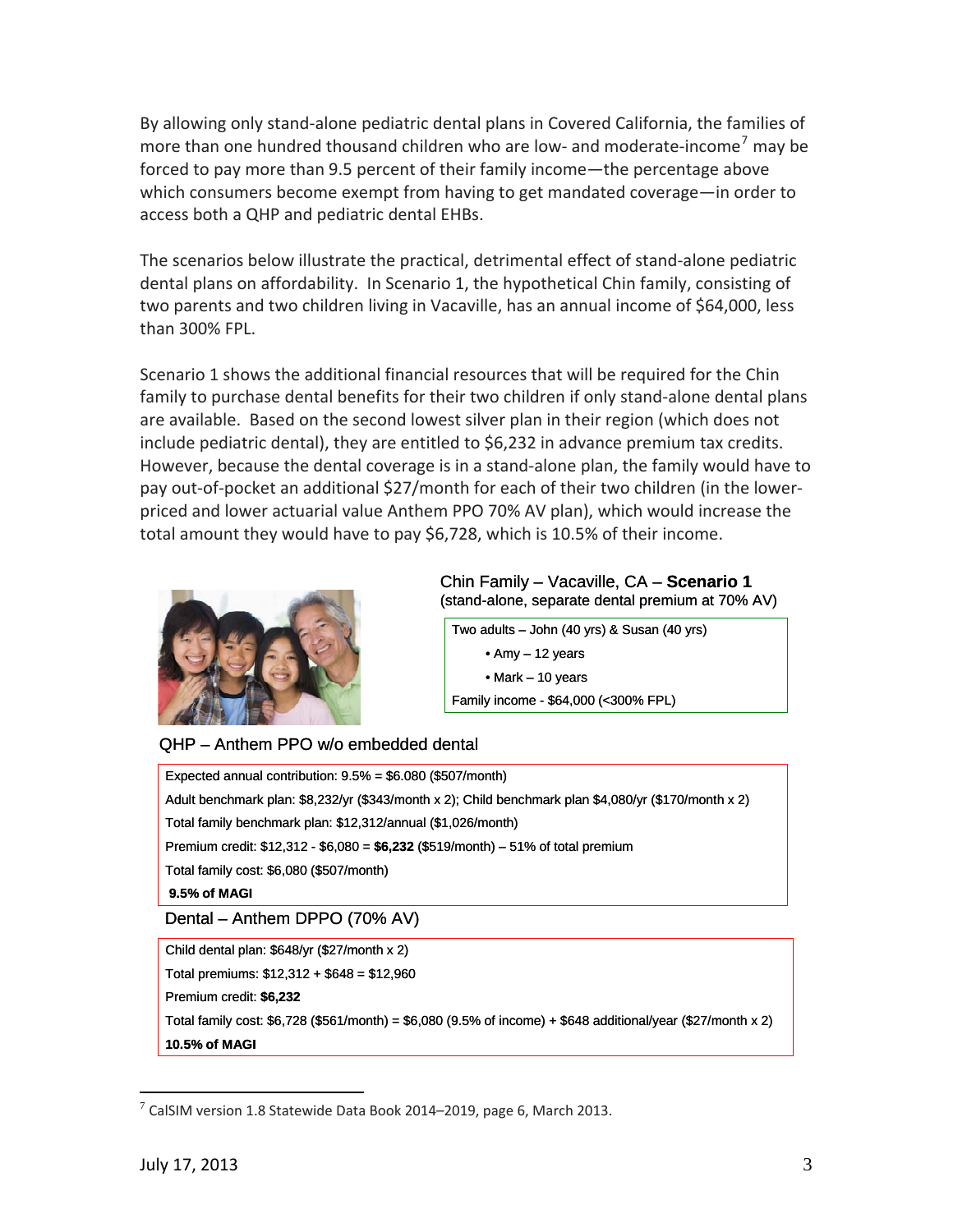In contrast, as shown in Scenario 2, if pediatric dental were embedded in the second lowest silver plan, at the rate of \$15 additional monthly premium, $^8$  $^8$  the Chin family would only be required to contribute \$6,080 toward their premiums and be able to get full dental coverage for both of their children.



Chin Family – Vacaville, CA – **Scenario 2** (embedded dental benefits)

Two adults – John (40 yrs) & Susan (40 yrs) • Amy – 12 years • Mark – 10 years Family income - \$64,000 (<300% FPL)

## QHP – Anthem PPO with embedded dental adding to base premium \$8/month

Expected annual contribution: 9.5% = \$6.080 (\$507/month) Adult benchmark plan: \$8,592/yr (\$358\*/month x 2) Child benchmark plan \$4,440/yr (\$185\*/month x 2) Total family benchmark plan: \$13,302/annual (\$1,108/month) Premium credit: \$13,302 - \$6,080 = **\$7,222** (\$519/month) – 54% of total premium Total family cost: \$6,080 (\$507/month) **9.5% of MAGI**

\* includes additional \$15/month for each dental embedded in the plan

Table 1 below summarizes the financial impacts on the Chin family when only stand‐only dental plans are offered in the Exchange. In order to have dental coverage for their children, their monthly premiums are much higher than they would be if the dental benefits were embedded. They will have less advance premium tax credit to use to shop in Covered California. In order to keep their premiums no more than 9.5% of their income, they may be forced to choose a lower monthly cost bronze plan that would increase their exposure to out‐of‐pocket costs and deductibles.

<span id="page-3-0"></span> $8$  We understand from plans that embedded pediatric dental would increase the QHP premiums by \$6 to \$12 per person, per month. In order to be conservative, we created this scenario assuming that the embedded pediatric dental would increase the base QHP premium by \$15 per person, per month.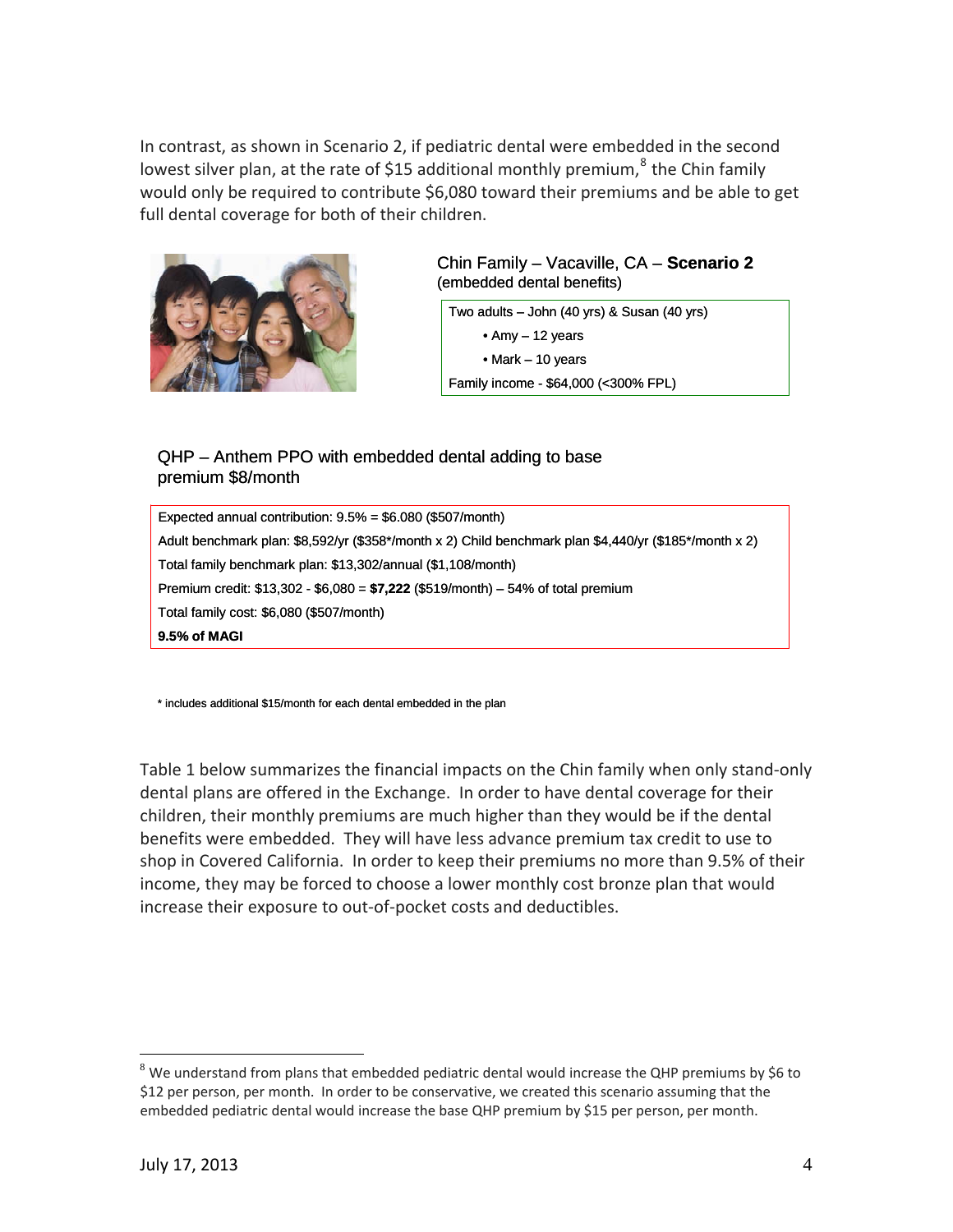| able |  |  |  |
|------|--|--|--|
|------|--|--|--|

|                              | Scenario 1 | Scenario 2 |
|------------------------------|------------|------------|
| <b>Total credit</b>          | \$6,232    | \$7,222    |
| Cost to family               | \$6,728    | \$6,080    |
| Out-of-pocket max<br>(total) | \$8,350*   | \$6,350    |
| <b>Family deductible</b>     | $$2,120**$ | \$2,000    |
| Premium % of MAGI            | 10.5%      | 9.5%       |

\* Family OOP max: \$6,350 + separate dental \$1,000 x 2 (per child)

\*\* Family deductible: \$2,000 deductible + separate dental \$60 deductible x 2 (per child)

Thus, Covered California's decision to prohibit QHPs from offering embedded pediatric dental coverage would result in higher out‐of‐pocket costs, and in some cases, w ould thrust families over the 9.5% income threshold and into an exemption from the mandate to have coverage, leaving families with the option not to purchase health insurance at all. For some, the additional costs associated with the stand-alone dental plans will put them in an untenable position and will force them to forego dental coverage for their children.

Tax credit subsidies can be used to pay for stand‐alone dental plans if, after a family purchases their QHP health plans, they have some of the tax credit left over.  $^9$  $^9$  However, the federal regulations make clear that stand‐alone dental plans must be able to process and accept advance payments of the premium tax credit, so that consumers don't have to wait until tax time to avail themselves of the credit.  $10$  We are not aware of whether the current bidders of pediatric dental stand‐alone plans have this capacity. Further, as shown by the scenarios above, in most situations, the amount of premium tax credit available to families is likely to push low‐ and moderate‐income families into situations where they are only able to afford bronze level plans, in order to be able to purchase stand‐alone pediatric dental benefits and remain below the 9.5% income affordability threshold.

<span id="page-4-1"></span><span id="page-4-0"></span> $9$  This comes from the final regulations on Benefit and Payment Parameters addressing §155.340(e), which focuses on the allocation of a tax credit when individuals in the tax filers' tax household are enrolled in more than one QHP or stand-alone dental plan. The process requires that first the subsidy allocation be spread across the multiple QHPs (if family members are enrolled in more than one QHP plan), "to ensure that the majority of the tax credit is allocated to the most costly portion of an individual's coverage." 78 FR 47, page 15477, March 11, 2013.. Section 155.340(e)(2) states that "any remaining advance payment of the premium tax credit must be allocated among the stand‐alone dental policies in a reasonable and consistent manner specified by the Exchange." See 78 F.R. 47, page 15533. 10 78 FR 47, page 15477.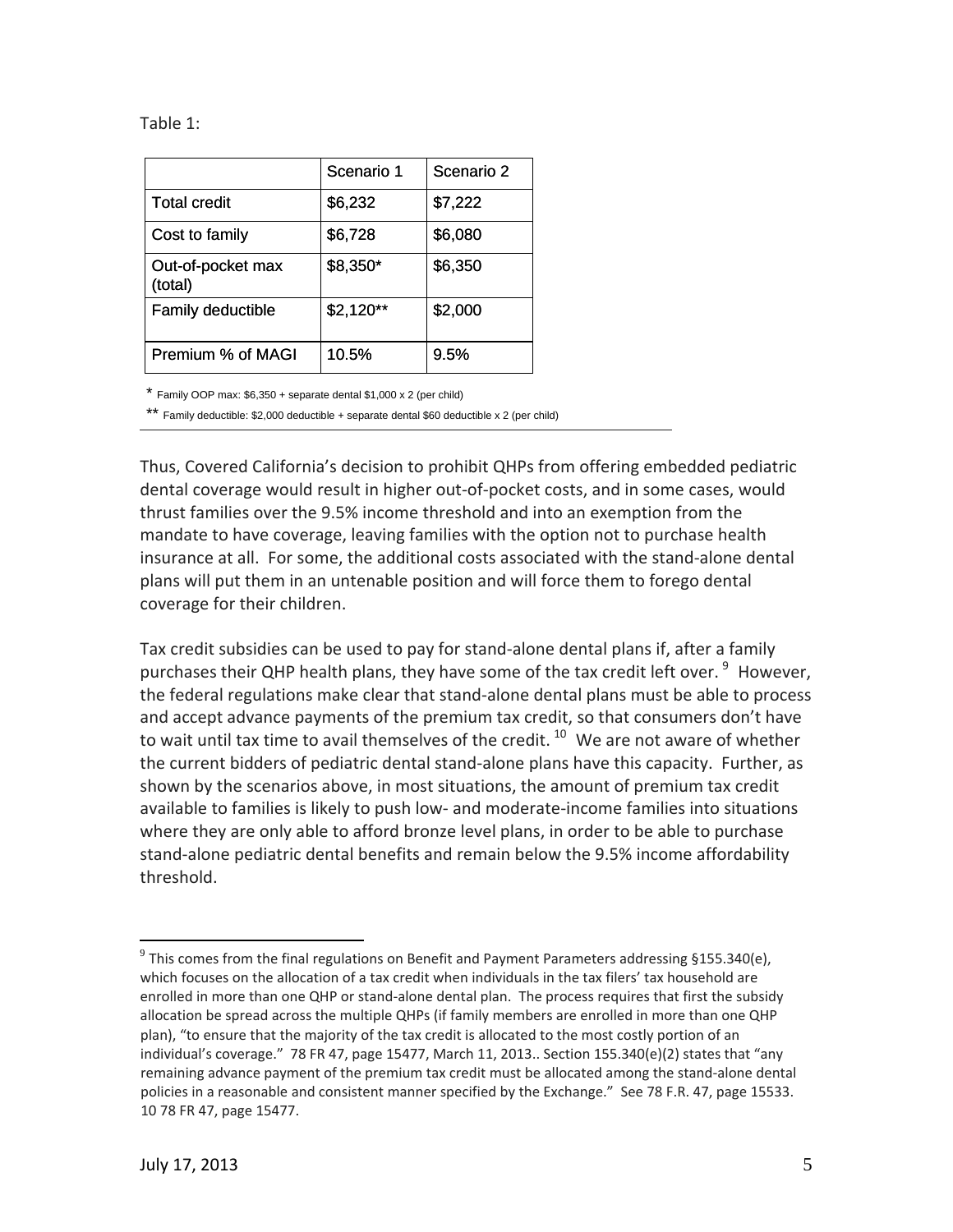## **2. Important consumer protections do not apply to stand‐alone plans:**

It is not in the best interest of consumers to allow only stand-alone plans since such plans are not required to meet many of the most fundamental consumer protections of the ACA. Under California law, these consumer protections apply to full service health care service plans, but not to specialized plans. Consumers purchasing embedded coverage would receive these protections while those purchasing a stand‐ alone dental benefit would not.

Federal rules and California law do not apply these key consumer protections to stand‐ alone pediatric dental plans offered by specialized health plans:

- Guaranteed issue: the requirement that coverage be sold regardless of pre‐ existing conditions or health status;
- Limits on pre-existing condition exclusions and waivers;
- Modified community rating, which bases premiums on age, family size and geographic region rather than health status or pre‐existing condition;
- Rate review; $^{11}$  and
- Medical loss ratio rules.

All of these consumer protections apply to pediatric dental coverage when offered by a health care service plan which is not a specialized plan and thus apply to pediatric dental benefits offered outside the Exchange. The lack of guaranteed issue and community rating of pediatric dental benefits is especially troublesome since it directly affects the affordability of the benefit.

In the past, dental benefits have been supplemental or incidental benefits. The enactment of the essential health benefits requirements in both federal and California law move pediatric dental from a supplemental benefit to a core benefit. It is unfortunate that existing California law does not provide the same consumer protections to stand‐alone dental benefits offered by specialized health plans. In the absence of a change in California law, the only way to provide these important consumer protections is to provide pediatric dental benefits through health plans or insurers subject to the more comprehensive consumer protections.

Some protections do apply regardless of the plans' stand‐alone status. For example, cost‐sharing limits and restrictions on annual and lifetime limits apply to stand‐alone dental plans for coverage of the pediatric dental EHB.<sup>[12](#page-5-0)</sup> And, contrary to statements made by Covered California staff, stand‐alone plans must meet QHP certification

 $11$  45 C.F.R. §146.145(c)(3).

<span id="page-5-0"></span><sup>&</sup>lt;sup>12</sup> 45 C.F.R. section 146.145(c)(3); Section 155.1065(a)(3) (See also, 77 F.R. 59, page 18411, March 27, 2012.)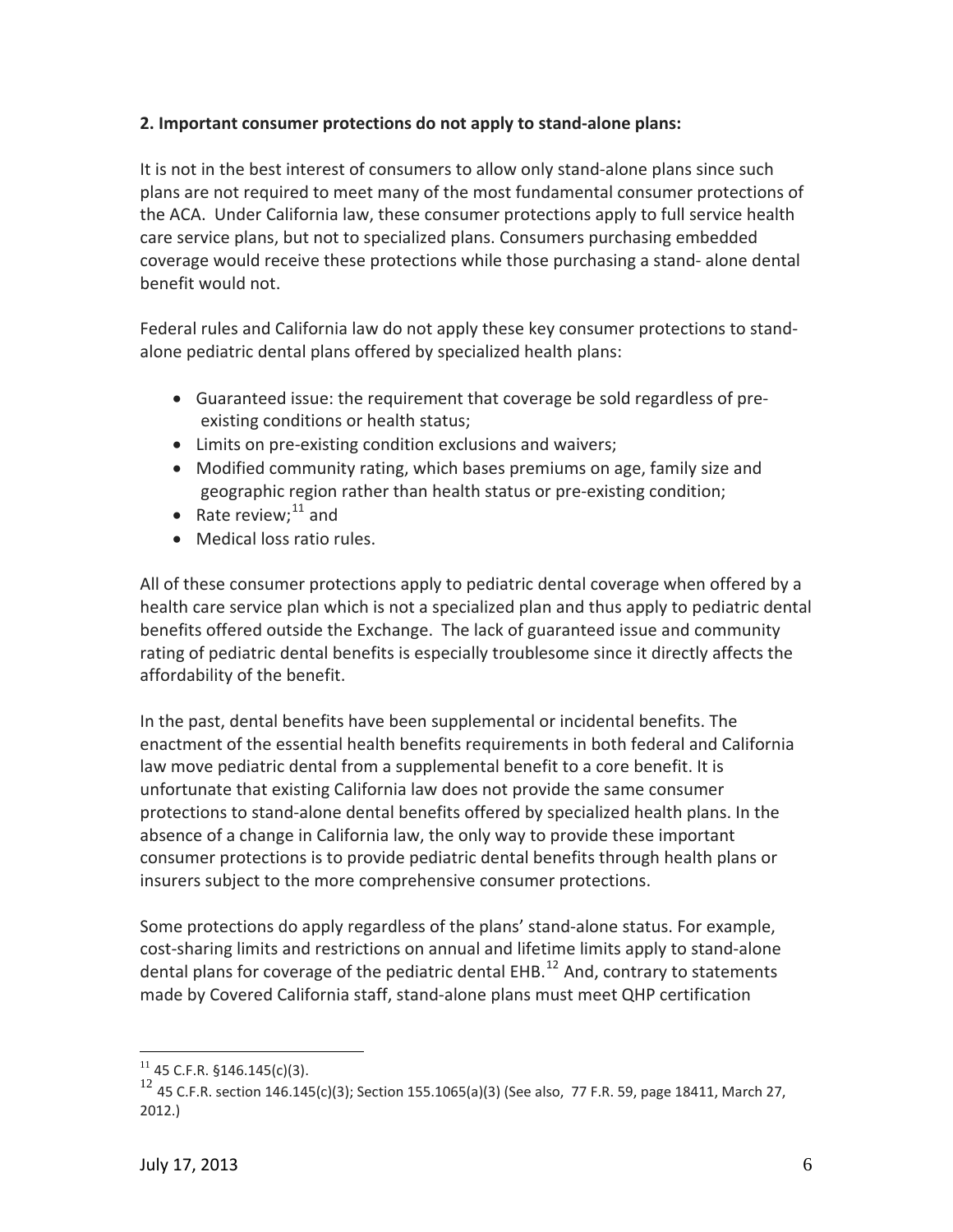standards, such as network adequacy.<sup>[13](#page-6-0)</sup> Specialized plans that are regulated by DMHC are subject to network adequacy and timely access requirements under existing law.

# **3. Comprehensive Benefits, Not Partial Benefits**

Under both federal and state law, pediatric dental is one of the ten essential benefits. It is not a supplemental or incidental benefit. Comprehensive benefits, by their nature, include benefits that many enrollees will never use: some of us will never need maternity coverage, others among us will never need prostate cancer screening; and children need neither, yet all of our QHP offerings include both benefits. The list of benefits that many of us hope we never need is even longer: coverage for numerous diseases and conditions is part of the core benefits that everyone pays for.

Pediatric vision has been included without question in the coverage to be sold to all consumers both inside and outside the Exchange. Pediatric dental should not be treated differently than pediatric vision.

# **4. Market Impacts: Same Rules Inside and Outside the Exchange**

A guiding principle of the California legislation enacted to implement and improve on the federal Affordable Care Act has been that the rules for the insurance market should be the same inside and outside the Exchange. California has a long history with the market‐distorting effects of allowing different parts of the market to play by different rules. An earlier effort at a small group purchasing pool collapsed due to adverse selection because risk rating was different for the purchasing pool than the outside market. The California individual market shifted from 80% of the covered lives with maternity benefits to only 20% in less than five years because premiums without maternity coverage are cheaper than premiums for more comprehensive coverage.

Allowing individuals to purchase coverage without pediatric dental benefits is no different than allowing individuals to purchase coverage that does not include maternity benefits (or prostate cancer or childhood immunizations): it will impact the market. If all of those in the individual market outside the Exchange are required to purchase all ten benefits, while those purchasing individual coverage through the Exchange have the option to decline pediatric dental coverage, it will create market distortions between the outside market and the Exchange.

If those purchasing through the Exchange can obtain coverage without pediatric dental benefits, that will drive up the cost of pediatric dental benefits for those families purchasing through the Exchange who choose to purchase pediatric dental benefit, since the cost (and risk) of the pediatric dental benefit will not be spread across the entire Exchange population. Further, treating pediatric dental as a supplemental or

<span id="page-6-0"></span> $\overline{a}$ <sup>13</sup> See 77 F.R. 59, page 18412.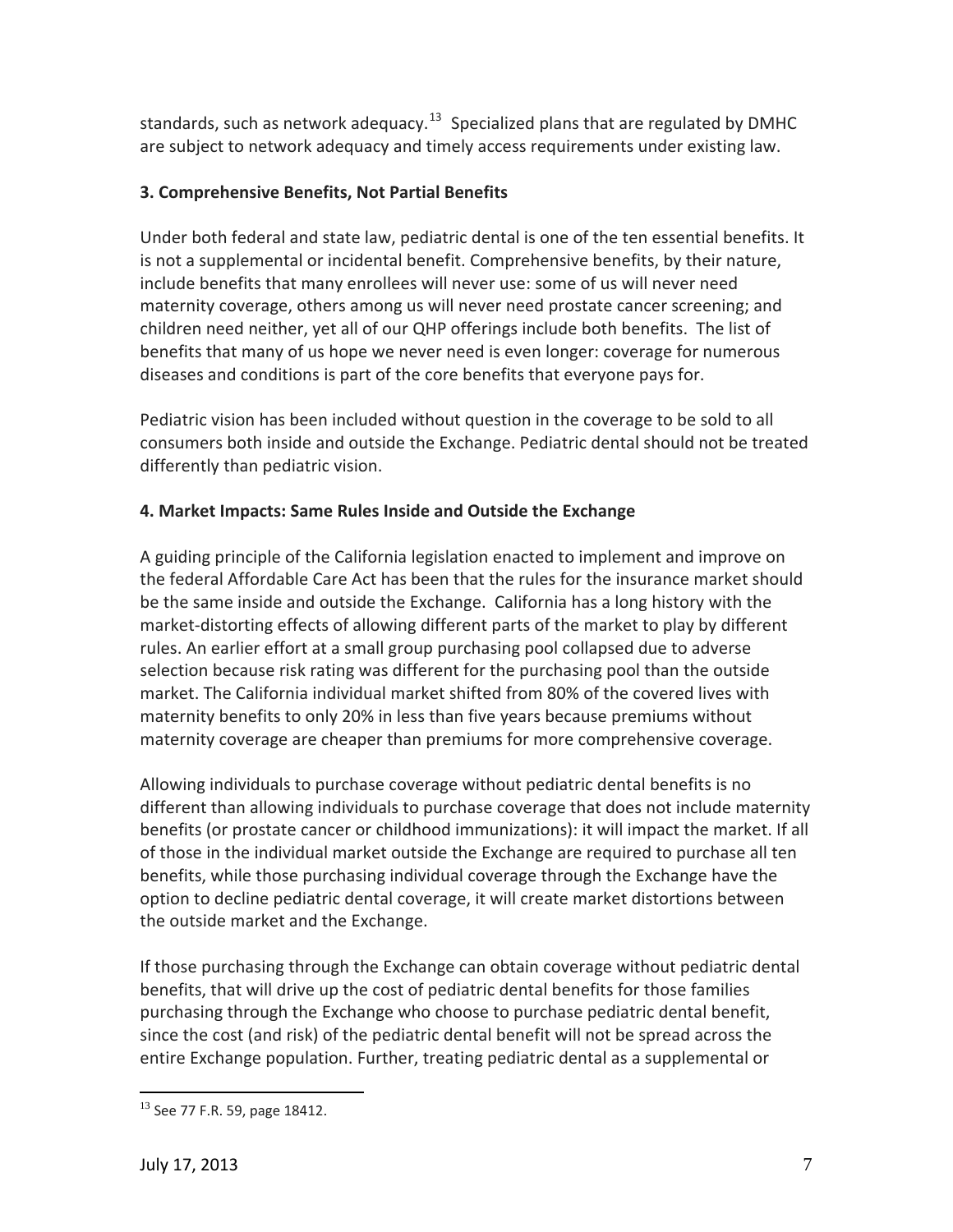optional or incidental benefit ignores the policy principle that health coverage should cover a comprehensive set of benefits rather than a pick and choose menu of what consumers think they might need or might be able to afford. California has consistently improved on what the federal law permits or requires.

## **Conclusion**

Stand‐alone pediatric dental plans that are an optional purchase in the Exchange cost consumers more, reduce the *value* of the available tax credit to families, push some consumers above the 9.5% affordability threshold, offer fewer consumer protections and undermine insurance market rules. Providing stand‐alone dental benefits as the only option is not in the best interests of consumers. Embedded products should also be offered, if at all possible for the 2014 rate year, if not as a policy direction for the 2015 rate year.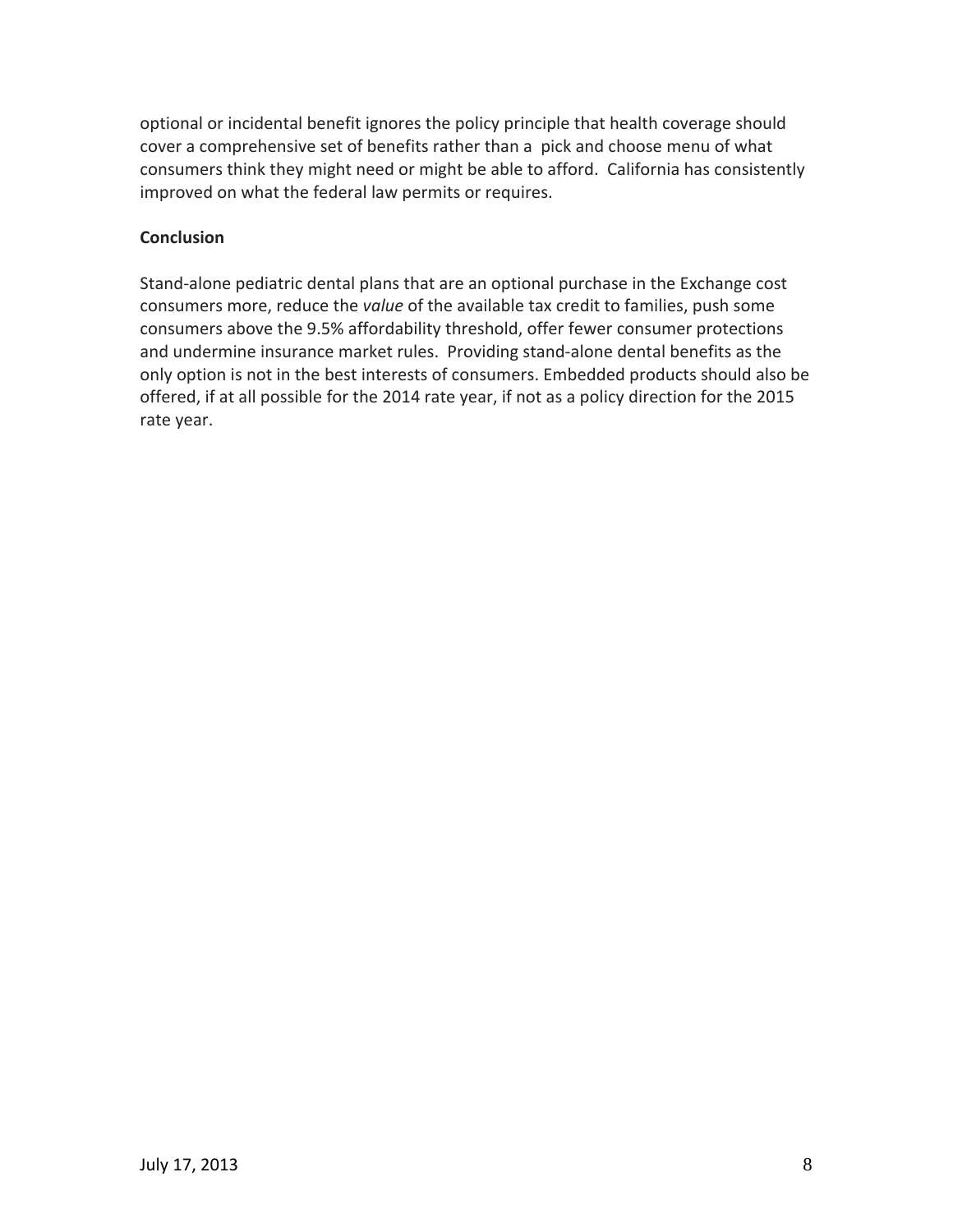Attachment A:

# **Figuring out Advance Premium Tax Credits**

Advance premium tax credits are determined by looking at two things:

- The individual or family's modified adjusted gross income (MAGI), based on the number of people in the family; and
- The cost of second lowest silver tier plan premium in their geographic region for each family member's age (think of this as the "benchmark" premium for each person).

Step 1: Determine the maximum amount the family will be required to pay in premiums

The ACA established an income cap (a percent of income) for each income level between 139% to 400% of the federal poverty level (FPL). The first step is to establish what the percentage cap is for the individual or family's income level. The income cap is never more than 9.5% for those eligible for premium tax credits. If expenditures exceed the 9.5% cap, the family is exempt from the "individual mandate" to have coverage.

For example, suppose Rachel Smith makes \$33,000 annual modified adjusted gross income. The most she will have to pay toward her annual premium is 9.5% of her modified adjusted gross income, which would be \$3,135.

Step 2: Determine what the benchmark premium is for her age.

To find the benchmark premium for each person, you look at the geographic region where she lives, her age bracket , and find the second lowest cost silver plan premium amount for her age.

Suppose that Rachel Smith is 40 years of age and lives in Vacaville, which is in Solano County. If you use Covered California's booklet for Region 2 (Napa, Sonoma, and Solano County),  $^{14}$  $^{14}$  $^{14}$  you will see five silver tier plans offered in the region for a 40 year old single adult.

<span id="page-8-0"></span><sup>&</sup>lt;sup>14</sup> Covered California, Health Insurance Companies and Plan Rates for 2014, page 25 (May 23, 2013, updated June 28, 2013).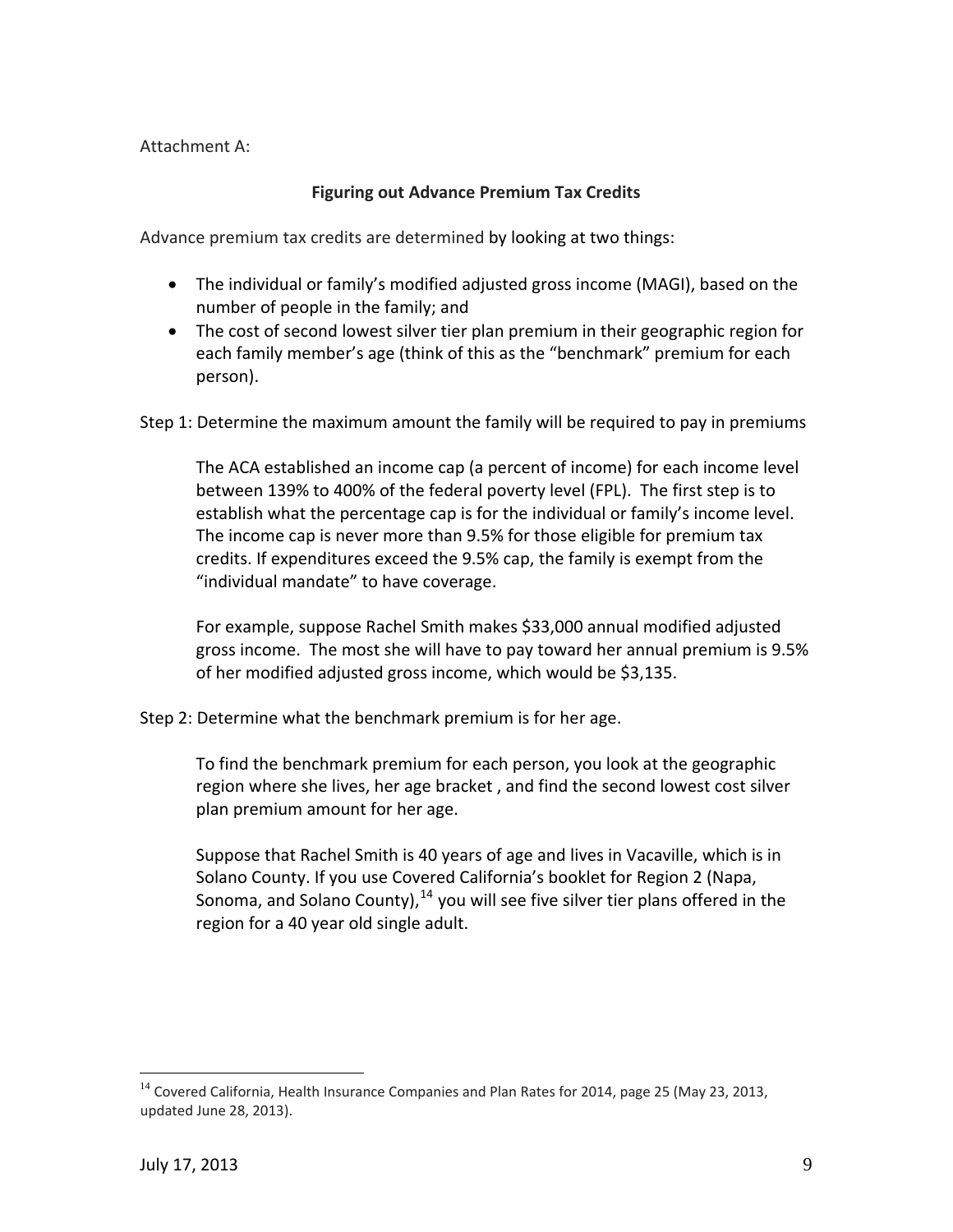#### **Pricing Region 2**

Napa, Sonoma, Solano, Marin

| 40-YEAR-OLD                           |        |        |       |          |
|---------------------------------------|--------|--------|-------|----------|
| Plan                                  | Bronze | Silver | Gold  | Platinum |
| Anthem<br>PPO                         | \$259  | \$343* | \$416 | \$482    |
| <b>Blue Shield</b><br>EPO             | \$282  | \$338  | \$402 | \$461    |
| <b>Health Net</b><br>PPO              | \$348  | \$396  | \$450 | \$507    |
| Kaiser<br>Permanente<br><b>HMO</b>    | \$275  | \$365  | \$448 | \$482    |
| Western<br>Health<br>Advantage<br>HMO | \$257  | \$369  | \$434 | \$471    |

24 | May 23, 2013

Covered California Health Insurance Plans

The second lowest silver tier plan is the Anthem PPO product. The unsubsidized premium per month for the Anthem product is \$343 per month (annual \$4,116).

Step3: Figure out the amount of the premium tax credit.

To figure out the amount of the tax credit, subtract the family's maximum premium contribution from the total annual premium of the lowest cost silver plan:

| Annual premium for second lowest silver plan |  |
|----------------------------------------------|--|
| Subtract maximum family contribution         |  |
| Federal tax credit                           |  |

For Rachel Smith (above) who is 40 years old, single, and lives in Vacaville (Region 2) the equation would be:

| <b>Federal tax credit</b>                   | \$981       |
|---------------------------------------------|-------------|
| Maximum contribution (9.5% MAGI)            | $-$ \$3,135 |
| Annual premium for Anthem PPO (\$343/month) | \$4,116     |

For the Chin family, a family of four (2 children and 2 adults) living in Vacaville with \$64,000 in modified adjusted gross income (MAGI), the equation would be based on the family premium rate for Region 2: